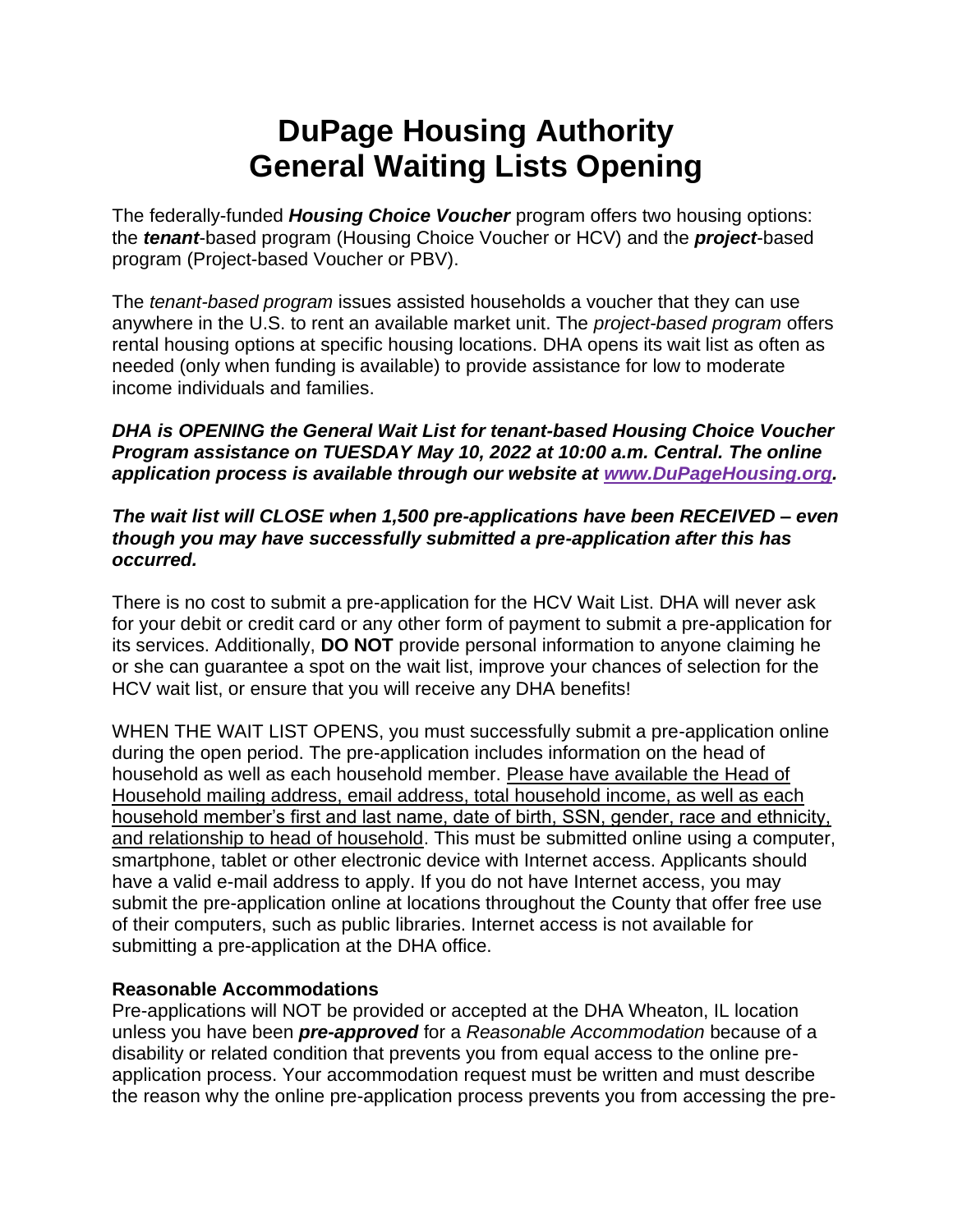application. The written request must be RECEIVED BY FRIDAY, APRIL 22, 2022 at 4:30 p.m. CST by:

- Mailing to: Malinda Smith, Program Manager, DuPage Housing Authority, 711 E. Roosevelt Rd., Wheaton, IL 60187;
- Faxing to: Attention: Malinda Smith, Program Manager (630) 690-0702; or
- Emailing to: [msmith@dupagehousing.org](mailto:msmith@dupagehousing.org)

### **NOTE: THIS IS NOT A REQUEST FOR ANY MEDICAL DIAGNOSIS, A REQUEST FOR MEDICAL RECORDS OR A REQUEST TO PROVE ANY CLAIMED DISABILITY OR A DESCRIPTION OF SAME**.

Individuals with hearing or speech disabilities using TDD or TTY technology may call Illinois Relay Services for assistance.

**IMPORTANT:** When the DHA HCV wait list opens, the *Wait List Pre-application* will contain sensitive information about the applicant that is considered confidential. That information will be maintained in a *User Account* on our secure database. Access to the information in a user account will only be available to the applicant and DHA so **you must create a user account before you can submit an online Pre-application to apply for the DHA HCV wait list. Unless permission for a Reasonable Accommodation has been granted, Pre-applications can only be completed and submitted online within your** *User Account***.** 

If you answer Yes to *any* of the following questions, you already have a User Account and don't need to create another one:

- **1.** Are you a Participant *currently* on the Housing Choice Voucher Program in DuPage County under the DuPage Housing Authority?
- **2.** Are you a Participant *currently* on the Housing Choice Voucher Program in Kendall County under the Kendall Housing Authority?
- **3.** Were you a Participant on the Housing Choice Voucher Program in DuPage County under the DuPage Housing Authority but are no longer on the HCV program or no longer live in DuPage County?
- **4.** Were you a Participant on the Housing Choice Voucher Program in Kendall County under the Kendall Housing Authority but are no longer on the HCV program or no longer live in Kendall County?
- **5.** Were you on any Wait List for the DuPage Housing Authority that opened in *2010, 2016, or 2019;* or any Wait List for the Kendall Authority that opened in *2008, 2018 or 2021*?
- **6.** Are you a participant or former participant of the Illinois Rental Housing Support Program (RHSP) administered through DuPage Housing Authority or Kendall Housing Authority?

If you answered No to *all* the questions above, you most likely Do Not have a RENT Cafe User Account and you **must** create one.